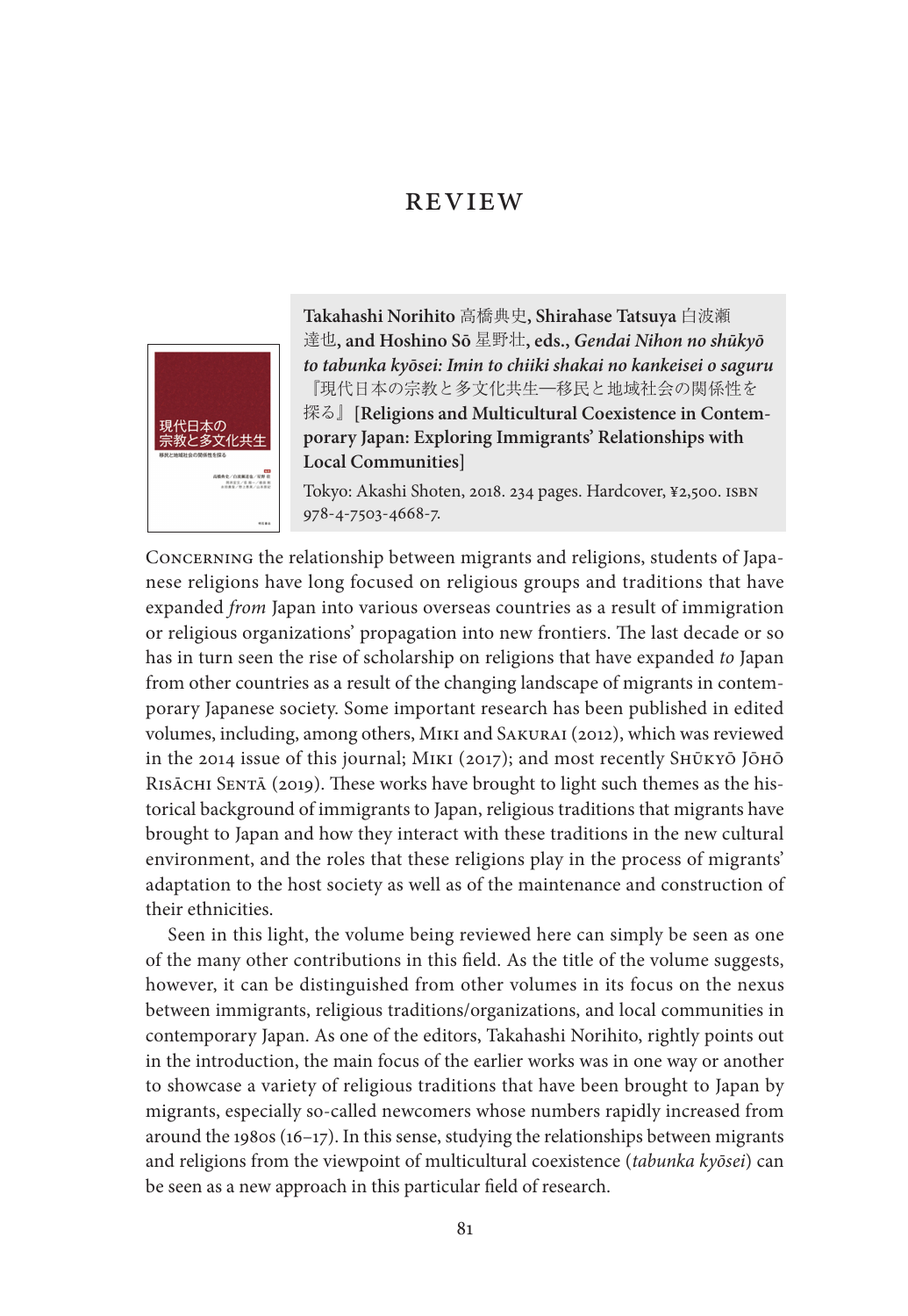#### 82 | *Religious Studies in Japan* volume 5 (2020)

The notion of multicultural coexistence serves as a key concept throughout this edited volume. Takahashi notes that, compared to terms that are more commonly used in Western contexts such as multiculturalism or social integration, the notion of multicultural coexistence is uniquely employed in the Japanese context (15–17). As briefly discussed in the introduction and further elaborated in chapter 9, this concept is both a social and analytical category that is pregnant with variable meanings. As a social category, it is a term that originally began to be used from around the 1990s in the context of social movements aiming to address social and political issues surrounding minorities, including foreign workers. However, it later came to be de-politicized when it was adopted as a keyword in the context of formulating the Japanese government's public policies under the banner of the internationalization of local communities (*chiiki kokusaika*) (208–15). While being aware of the politically loaded connotations of the term, Takahashi uses the notion of multicultural coexistence as an analytical category by introducing two ideal types that were developed in his earlier work: "'multicultural coexistence' pertaining to within religious organizations" (*shūkyō soshiki nai* "*tabunka kyōsei*") and "'multicultural coexistence' pertaining to outside religious organizations" (*shūkyō soshiki gai* "*tabunka kyōsei*") (17). The former refers to "multicultural coexistence that is developed in an organization in which people with different cultural backgrounds share the same faith" (17). The latter concerns "initiatives of multicultural coexistence that are promoted in the public sphere of a given society by using religious organizations and their members as resources" (17). As ideal types, these two modes of multicultural coexistence cannot be always clearly demarcated in the actual religious organizations, nor do these two modes necessarily develop concurrently (17). These two ideal types will be used in most of the subsequent chapters to analyze the state of multicultural coexistence in each specific case being studied.

It is against this theoretical and historical background that subsequent chapters in the volume discuss a wide range of case studies. Aside from chapter 9, each chapter is organized in a way that focuses on social groups of particular national origin such as Brazil, Vietnam, or the Philippines, or a specific group or organization related to a particular faith tradition such as Catholicism or Islam. Readers will notice that case studies introduced in this volume are disproportionately Catholicrelated, a fact that, as Takahashi notes, attests to the prominence of the activities organized by this religious tradition (21).

The contributors of chapters 1 to 8 each shed light on variable themes relating to multicultural coexistence based on their research. In chapter 1, Shirahase Tatsuya discusses Catholic churches' multilayered initiatives to support immigrants in Japan as primarily informed by the Church's official policy toward migrants. He reports that Catholic churches in Japan are increasingly becoming multiethnic as a result of responding to the needs of migrants who follow the same faith, an initiative that has been made possible in part by the presence of priests from other countries. In this sense, the level of multicultural coexistence within religious organizations are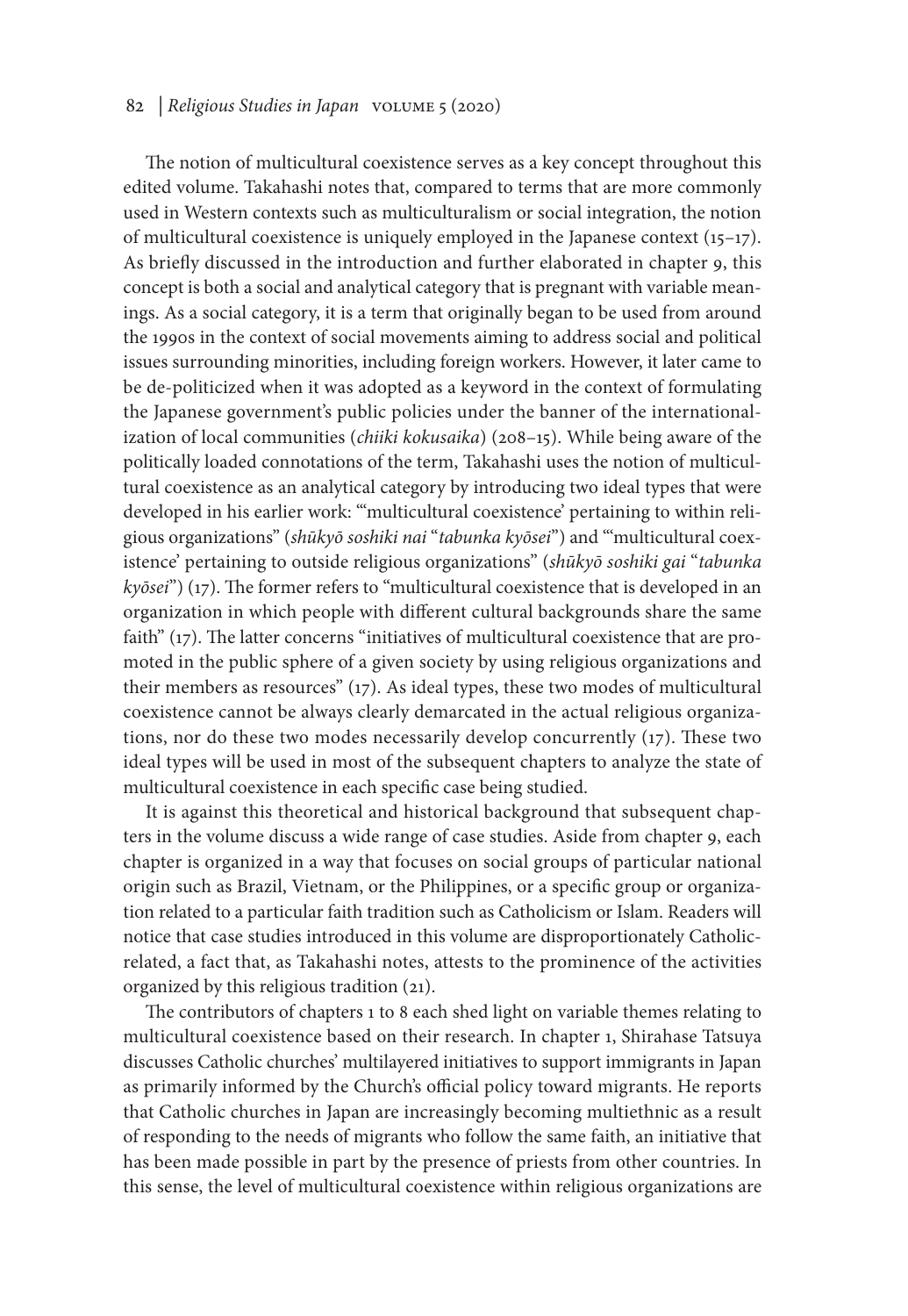increasing within the circle of Catholic churches, but as Shirahase points out in the conclusion, there are several issues that need to be addressed if the churches are to advance multicultural coexistence with regards to local communities outside the churches.

In chapter 2, Hoshino Sō also discusses Catholic churches but with a specific focus on immigrants from Brazil, who had increased from around the 1990s largely due to the change in Japanese law concerning migrants of Japanese descent. Like Takahashi, Hoshino also touches upon the increasing ethnic diversity within Catholic churches. Through an analysis of a church event primarily intended for the Brazilian community, however, Hoshino sheds light on how the increasing proportion of one ethnic community within a church may at times lead to conflicts rather than integration. As far as the relationships with local communities are concerned, Hoshino reports that Catholic churches reached out to people from Brazil in the wake of the 2008 recession, which can show, albeit as a somewhat isolated example, how intra-organizational multicultural coexistence can extend to the wider local community in certain circumstances.

Chapter 3 features Takahashi's study on the roles religious organizations played in response to the refugees from mainland Southeast Asia in the aftermath of the Vietnam War. Religious organizations including Catholic churches and Rissho Koseikai provided shelters to fill in the vacuum of the lack of government-run facilities for the refugees. Moreover, some Catholic churches and Catholic-related organizations provided support for the refugees in the process of their settlement, including social support and mental care. Takahashi notes that the initiatives intended for the refugees who were not church members can be said to have been informed by the practice of intra-organizational multicultural coexistence, echoing Hoshino's analysis in the previous chapter. While positively appraising these initiatives, Takahashi is very careful not to overemphasize the role of religions by drawing attention to some of the limitations that religious organizations face in organizing support programs for refugees.

Chapter 4, authored by Nogami Emi, focuses on a microcosm of one Catholic church known as Takatori Kyōkai by focusing on one priest's role in promoting multicultural coexistence both within the religious organization and in relation to the local community. The former concerns the relationship between members from Japan and Vietnam, who comprise nearly half of the entire membership. The latter relates to an NPO based in the church, which served as a hub of volunteers in the wake of the 1995 Great Hanshin earthquake and has become a center for multicultural coexistence in the local area. Nogami emphasizes that much of these developments are owed to the priest's vision and actions in understanding the relationship with the local communities as being inseparable from his religious mission.

Chapter 5 changes the focus from newcomers to old-time immigrants by focusing on the actions taken by a Korean Christian church in Osaka and its social welfare activities for the aging population in the local area. Ogi Shōichi, the author of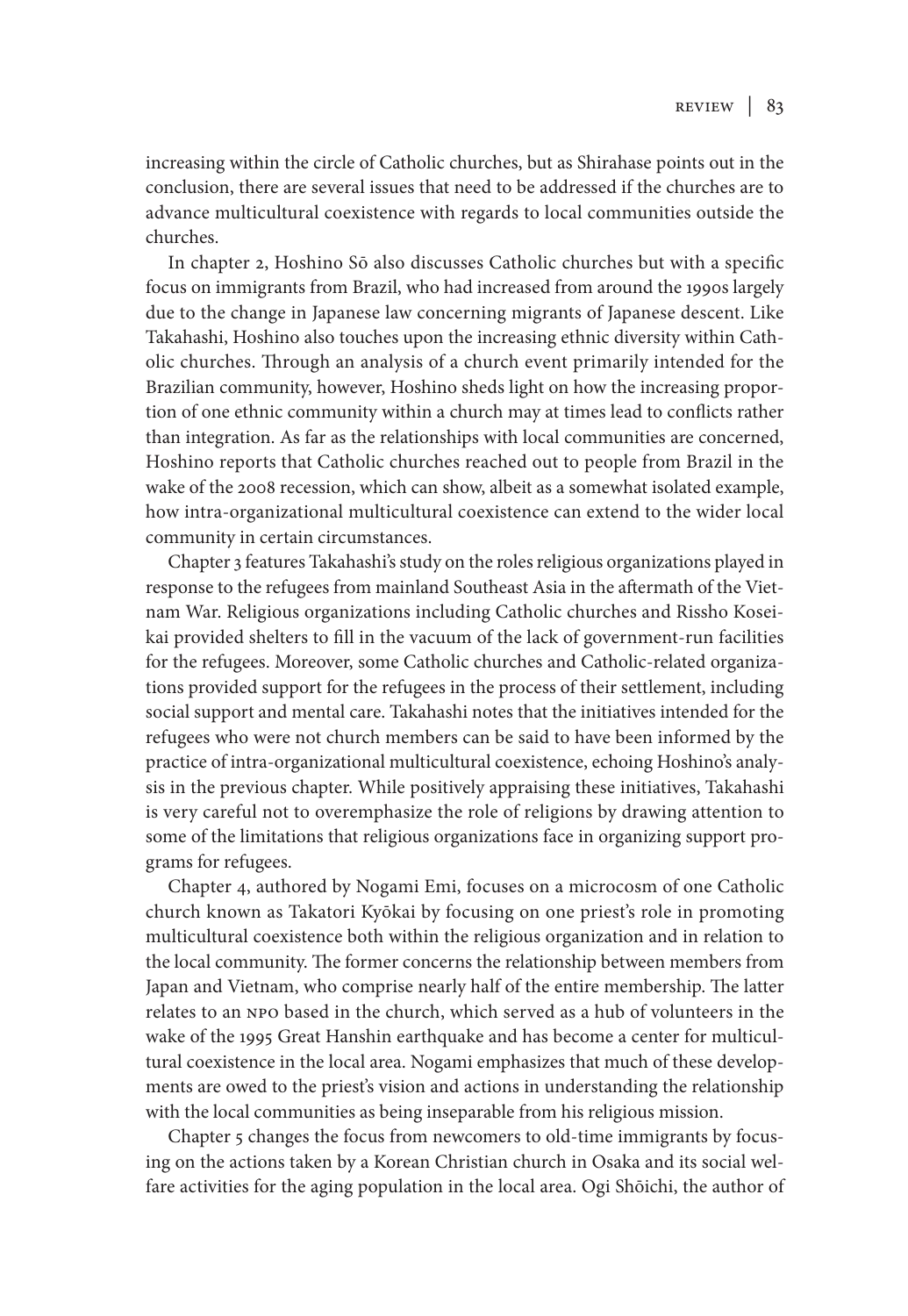### 84 | *Religious Studies in Japan* volume 5 (2020)

this chapter, describes in detail how the social welfare organization known as Rōjin Daigaku (Institute for the Elderly) has served as a support center for aging foreign residents living in the local area, especially older ethnic Koreans, by providing various opportunities for these people with support from the local municipality. Ogi also notes that in this particular case, newcomers support the older residents as many of these younger residents had become devout Christians in their country of origin, that is, South Korea.

In chapter 6, Yamamoto Takanori discusses the process of what he calls *chiikika* (localization) and *naibuka* (internalization) of religious actors in a local community by focusing on a Catholic-based, faith-inspired social welfare organization known as Kibō no Ie (House of Hope). Operating in a Kyoto district that is historically known for its population of socially marginalized people including outcast groups (*burakumin*) and ethnic Koreans, this organization has become part of the local community by taking the initiative to address issues facing the community at different junctures of the organization's development since around the 1960s. One of the elements that has helped Christians to become part of the community are sharing the management of the organization with the community while refraining from bringing the religious mission to the fore.

Chapter 7 also focuses on the same organization, Kibō no Ie, but sheds light on different aspects concerning multicultural coexistence by focusing on the initiatives taken by Filipino communities based in Catholic churches. In this chapter, Nagata Atsumasa discusses how the Filipino communities' involvement in the initiatives for multicultural exchange taking place at the multicultural exchange network salon based in Kibō no Ie has facilitated their interaction with people of other ethnic backgrounds as well as the wider local society. Nagata's research is indicative of how Filipino communities' connection with Catholic churches has served as a catalyst to translate the multicultural coexistence within the religious community into the local community.

Chapter 8, by Okai Hirofumi, makes a distinctive contribution in this volume by focusing on Muslims, whose presence is increasingly becoming visible in Japan in recent years. In discussing their interaction with the wider Japanese society, Okai indicates the limitations of the overarching category of Muslim, which can at times overshadow the diversity within Muslim communities vis-à-vis their ethnicity, social status, level of commitment to faith practices, and their own self-identification. He then points to the need to pay attention to sub-groups and loosely connected networks among this social group. Based on this understanding, Okai discusses various ways in which Muslims in Japan interact with the local communities, with some Muslims based in a mosque conducting more organized social outreach programs and others engaging in more informal activities on an individual basis. In terms of addressing issues surrounding structural inequalities and negative public perceptions of Muslims, Okai suggests the possibility of cooperating with other minority groups by, for instance, forming associations aiming to remedy these social issues.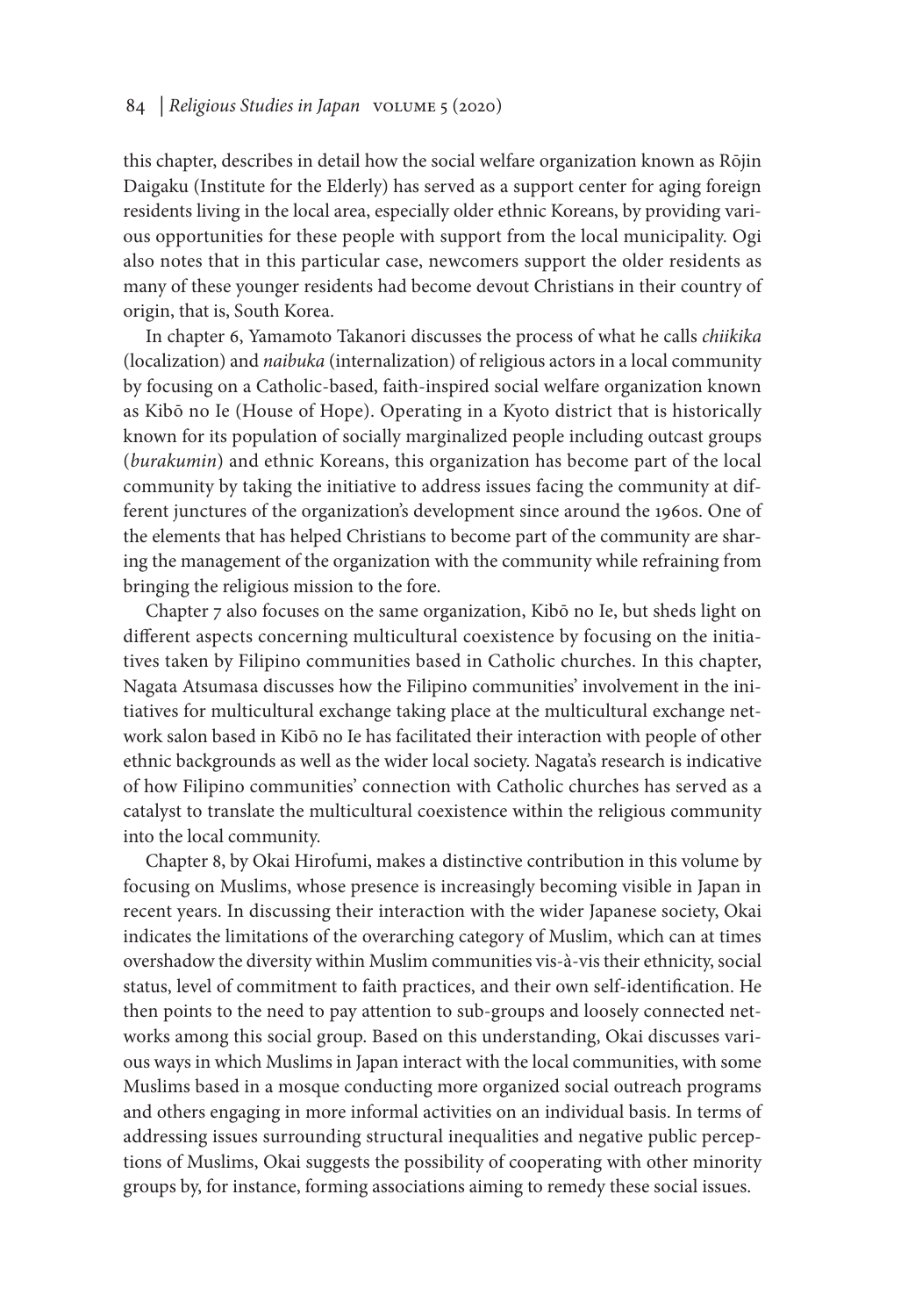As briefly noted earlier, chapter 9 does not discuss a specific religious or ethnic group but instead draws a broad picture of unique roles that religious organizations can potentially play in supporting the initiatives of multicultural coexistence. Tokuda Tsuyoshi points out how the Japanese government's austerity and ensuing deregulation of the management of public facilities in the last two decades caused financial difficulty in running facilities and programs intended to advance multicultural coexistence. Tokuda argues that in these circumstances, the religious sector has some advantages compared to the public sector, whose budget is shrinking due to austerity, or the civil sector, whose organizational autonomy is limited because of its reliance on subsidies. Despite some setbacks experienced by religious organizations due to the separation of church and state as well as the negative public perception of religions in general, Tokuda notes that some of the organizations in the religious sector can effectively commit to these initiatives by employing their own resources without worrying about government restrictions.

The arguments and examples presented in this volume paint a picture of multidimensional realities facing immigrants, religious organizations, and the roles religious organizations play in the field of multicultural coexistence in contemporary Japan. As has been mentioned earlier, this area of research was not the main focus in earlier works. Despite the fact that the majority of the chapters focus on Catholicrelated initiatives, this book sheds light on a wide range of issues that can be in one way or another made applicable in analyzing other groups, such as how the practice of multicultural coexistence within a religious organization by one particular ethnic group can translate into interaction with the wider local society through the mediation of a faith tradition that migrants had already been familiar with. In addition to this focus on the intersections of immigrants, religious actors, and local communities, this volume provides a detailed account of the very notion of multicultural coexistence as it relates to religious organizations. This discussion can be particularly useful as it provides a point of reference for comparing the official policies and social discourses surrounding the place of migrants, social minorities, and religious organizations with their counterparts in other social, cultural, and legal contexts. One example would be how the public policies and social discourses surrounding multicultural coexistence in Japan could compare with those of multiculturalism as adopted in Britain in the 1970s in terms of its impact on ethnic minorities and religious organizations. Another example can be a comparison of the extent to which religious organizations can be directly involved in social welfare activities by using their own resources and facilities, which, for example, can be very restricted in a country like France, where religious organizations can only be involved in religious activities as stipulated in the organization's statutes. These comparative analyses will in turn help elaborate the discussion presented in the introduction of this edited volume. In fact, this area of research may be addressed in the ongoing project known as "Religion and Minority: Lived Religion, Migration and Marginalities in Secular Societies," which is being jointly conducted by researchers based in Japan